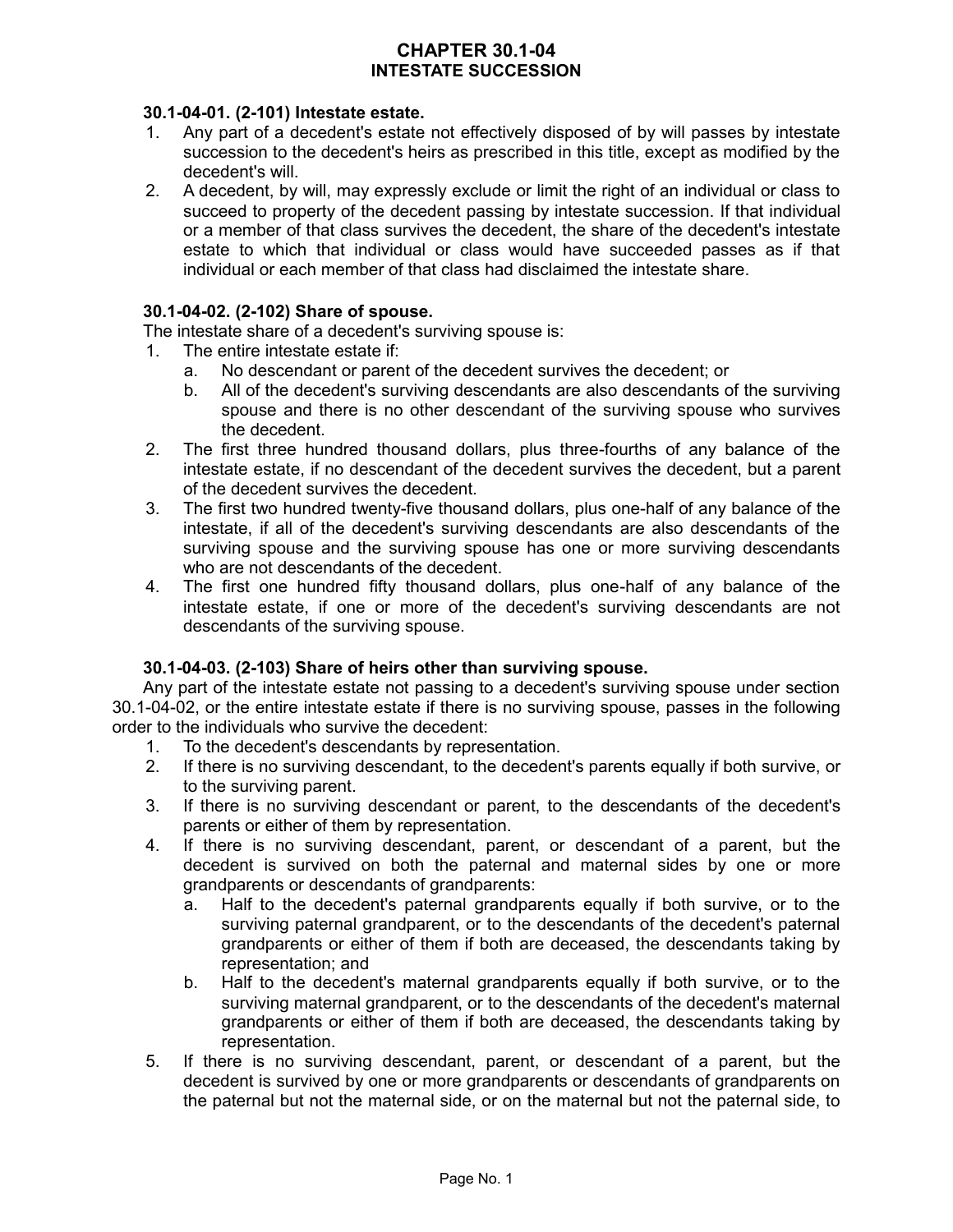the decedent's relatives on the side with one or more surviving members in the manner as described in subsection 4.

6. If there is no surviving spouse, descendant, parent, descendant of a parent, grandparent, or descendant of a grandparent, but the intestate decedent has one deceased spouse who has one or more descendants who survive the decedent, to those descendants by representation or has more than one deceased spouse who has one or more descendants who survive the decedent, the estate is divided into as many equal shares as there are deceased spouses, each share passing to those descendants by representation.

## **30.1-04-03.1. (2-113) Individuals related to decedent through two lines.**

An individual who is related to the decedent through two lines of relationship is entitled to only a single share based on the relationship that would entitle the individual to the larger share.

## **30.1-04-04. (2-104) Requirement that heir survive decedent for one hundred twenty hours - Individual in gestation.**

- 1. For purposes of intestate succession, homestead allowance, and exempt property, and except as otherwise provided in subsection 2:
	- a. An individual who was born before a decedent's death but who fails to survive the decedent by one hundred twenty hours is deemed to have predeceased the decedent. If it is not established by clear and convincing evidence that an individual who was born before the decedent's death survived the decedent by one hundred twenty hours, it is deemed that the individual failed to survive for the required period.
	- b. An individual who was in gestation at a decedent's death is deemed to be living at the decedent's death if the individual lives one hundred twenty hours after birth. If it is not established by clear and convincing evidence that an individual who was in gestation at the decedent's death lived one hundred twenty hours after birth, it is deemed that the individual failed to survive for the required period.
- 2. This section does not apply if it would result in a taking of the intestate estate by the state under section 30.1-04-05.

## **30.1-04-05. (2-105) No taker.**

If there is no taker under the provisions of this title, the intestate estate passes to the state for the support of the common schools and an action for the recovery of such property and to reduce it into the possession of the state or for its sale and conveyance may be brought by the attorney general or by the state's attorney in the district court of the county in which the property is situated.

## **30.1-04-06. (2-106) Representation.**

Repealed by S.L. 1995, ch. 322, § 26.

## **30.1-04-07. (2-107) Kindred of half blood.**

Relatives of the half blood inherit the same share they would inherit if they were of the whole blood.

## **30.1-04-08. (2-108) Reserved.**

## **30.1-04-09. (2-114) Parent barred from inheriting in certain circumstances.**

1. A parent is barred from inheriting from or through a child of the parent if the parent's parental rights were terminated and the parent-child relationship was not judicially re-established or the child died before reaching eighteen years of age and there is clear and convincing evidence that immediately before the child's death the parental rights of the child's parent could have been terminated under other law of this state on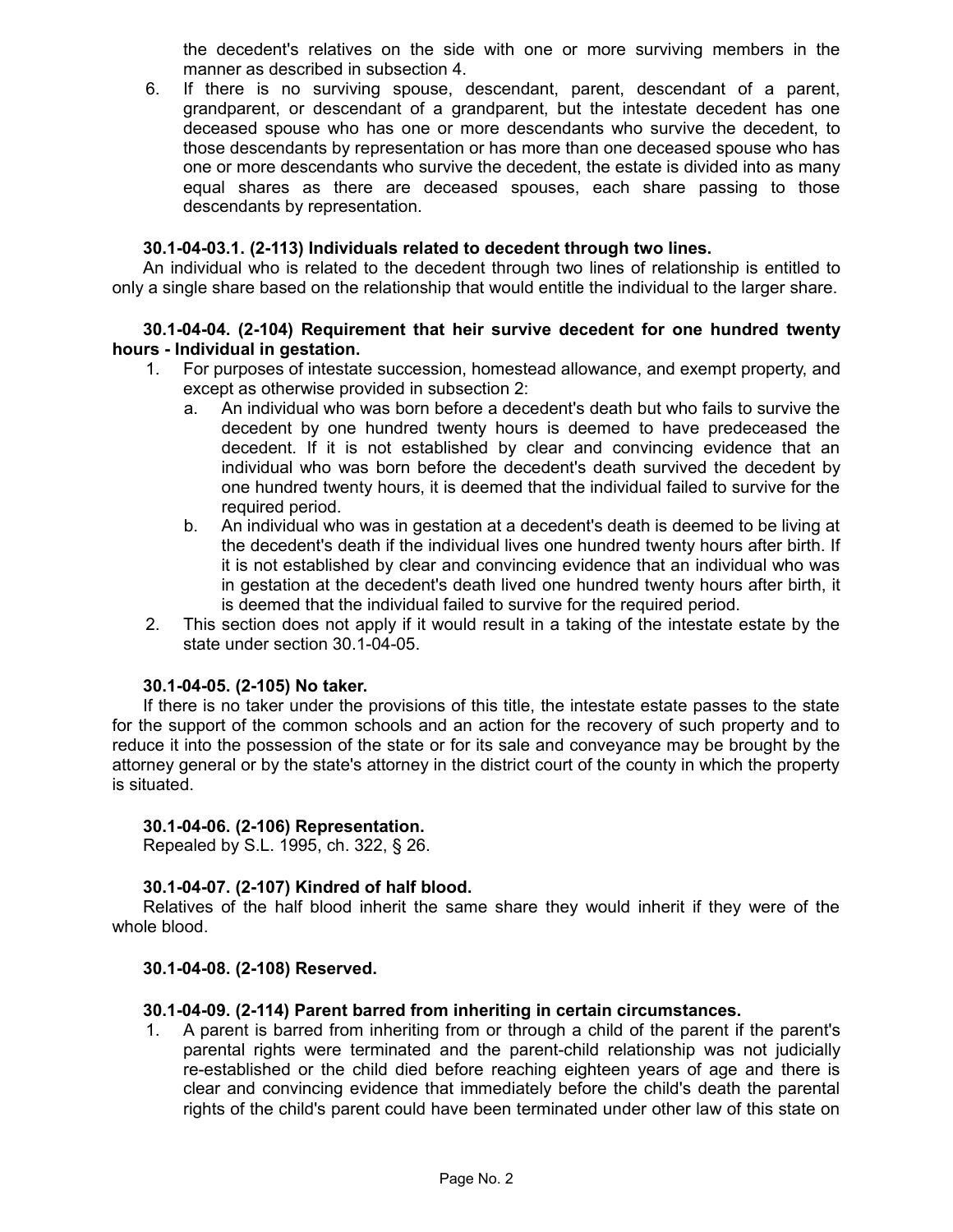the basis of nonsupport, abandonment, abuse, or neglect, or other actions or inactions of the parent toward the child.

2. For purposes of intestate succession from or through the deceased child, a parent who is barred from inheriting under this section is treated as if the parent predeceased the child.

## **30.1-04-10. (2-109) Advancements.**

- 1. If an individual dies intestate as to all or a portion of the individual's estate, property the decedent gave during the decedent's lifetime to an individual who, at the decedent's death, is an heir is treated as an advancement against the heir's intestate share only if the decedent declared in a contemporaneous writing or the heir acknowledged in writing that the gift is an advancement or the decedent's contemporaneous writing or the heir's written acknowledgment otherwise indicates that the gift is to be taken into account in computing the division and distribution of the decedent's intestate estate.
- 2. For purposes of subsection 1, property advanced is valued as of the time the heir came into possession or enjoyment of the property or as of the time of the decedent's death, whichever first occurs.
- 3. If the recipient of the property fails to survive the decedent, the property is not taken into account in computing the division and distribution of the decedent's intestate estate, unless the decedent's contemporaneous writing provides otherwise.

## **30.1-04-11. (2-110) Debts to decedent.**

A debt owed to a decedent is not charged against the intestate share of any individual except the debtor. If the debtor fails to survive the decedent, the debt is not taken into account in computing the intestate share of the debtor's descendants.

## **30.1-04-12. (2-111) Alienage.**

No individual is disqualified to take as an heir because the individual or an individual through whom that individual claims is or has been an alien.

## **30.1-04-13. (2-112) Dower and curtesy abolished.**

The estates of dower and curtesy are abolished.

# **30.1-04-14. (2-115) Definitions.**

In sections 30.1-04-14 through 30.1-04-20:

- 1. "Adoptee" means an individual who is adopted.
- 2. "Assisted reproduction" means a method of causing pregnancy other than sexual intercourse.
- 3. "Divorce" means any divorce or annulment, or any dissolution or declaration of invalidity of a marriage.
- 4. "Functioned as a parent of the child" means behaving toward the child in a manner consistent with being the child's parent and performing functions that are customarily performed by a parent, such as fulfilling parental responsibilities toward the child, recognizing or holding out the child as the individual's child, materially participating in the child's upbringing, and residing with the child in the same household as regular members of that household.
- 5. "Genetic father" means the man whose sperm fertilized the egg of a child's genetic mother. If the father-child relationship is established under the presumption of paternity under subdivision a, b, or c of subsection 2 of section 14-20-07, the term means only the man for whom that relationship is established.
- 6. "Genetic mother" means the woman whose egg was fertilized by the sperm of the child's genetic father.
- 7. "Genetic parent" means a child's genetic father or genetic mother.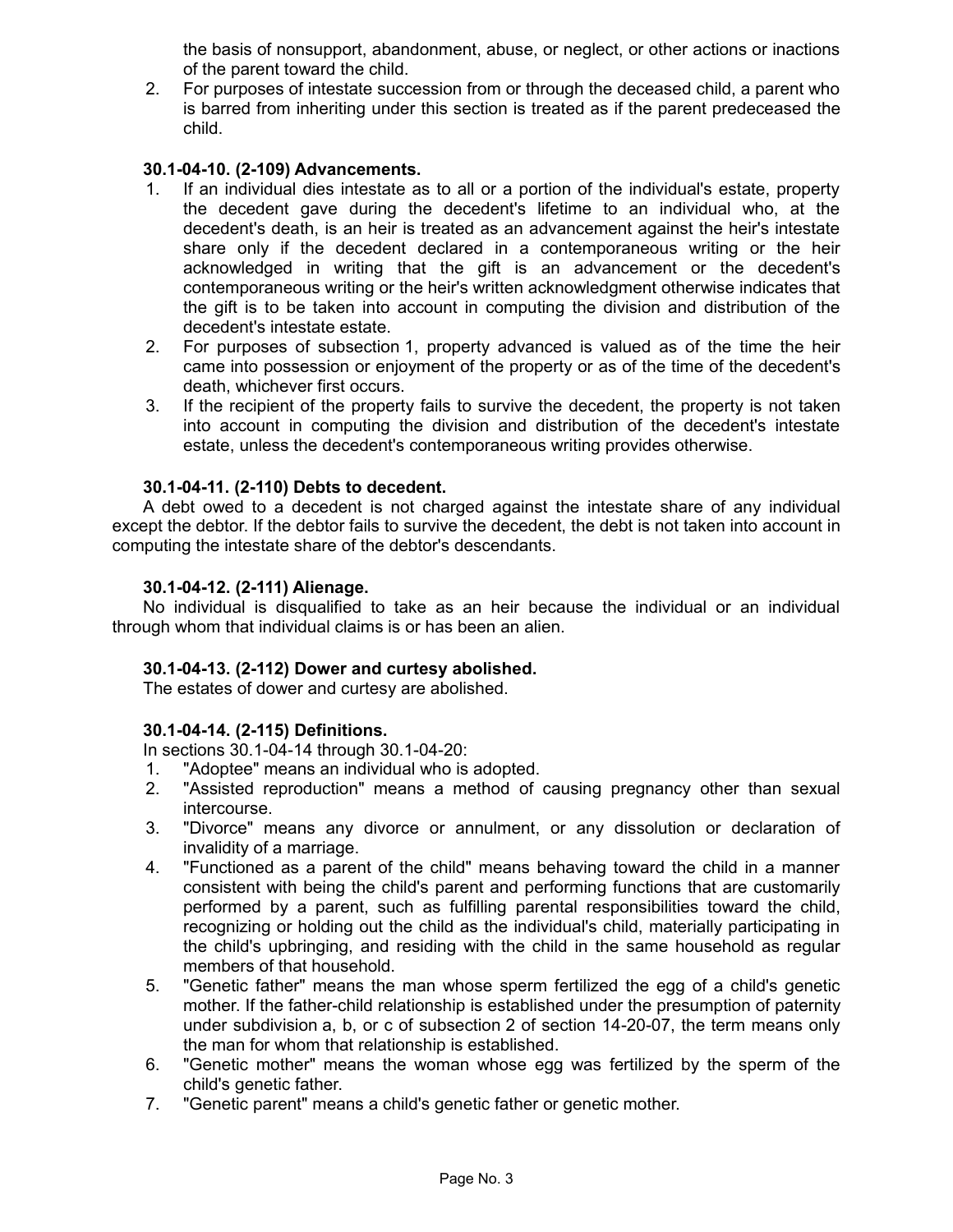- 8. "Incapacity" means the inability of an individual to function as a parent of a child because of the individual's physical or mental condition.
- 9. "Relative" means a grandparent or a descendant of a grandparent.

## **30.1-04-15. (2-116) Parent-child relationship - Effect.**

Except as otherwise provided in subsections 2 through 4 of section 30.1-04-18, if a parent-child relationship exists or is established under sections 30.1-04-14 through 30.1-04-20, the parent is a parent of the child and the child is a child of the parent for purposes of intestate succession.

## **30.1-04-16. (2-117) Parent-child relationship - No distinction based on marital status.**

Except as otherwise provided in section 30.1-04-09, 30.1-04-18, 30.1-04-19, or 30.1-04-20, a parent-child relationship exists between a child and the child's genetic parents, regardless of their marital status.

## **30.1-04-17. (2-118) Parent-child relationship - Adoptee and adoptee's adoptive parent or parents.**

- 1. A parent-child relationship exists between an adoptee and the adoptee's adoptive parent or parents.
- 2. For purposes of subsection 1:
	- a. An individual who is in the process of being adopted by a married couple when one of the spouses dies is treated as adopted by the deceased spouse if the adoption is subsequently granted to the decedent's surviving spouse.
	- b. A child of a genetic parent who is in the process of being adopted by a genetic parent's spouse when the spouse dies is treated as adopted by the deceased spouse if the genetic parent survives the deceased spouse by one hundred twenty hours.
- 3. If, after a parent-child relationship is established between a child of assisted reproduction and a parent under section 30.1-04-19 or between a gestational child and a parent under section 30.1-04-20, the child is in the process of being adopted by the parent's spouse when that spouse dies, the child is treated as adopted by the deceased spouse for purposes of subdivision b of subsection 2.

## **30.1-04-18. (2-119) Parent-child relationship - Adoptee and adoptee's genetic parents.**

- 1. Except as otherwise provided in subsections 2 through 4, a parent-child relationship does not exist between an adoptee and the adoptee's genetic parents.
- 2. A parent-child relationship exists between an individual who is adopted by the spouse of either genetic parent and:
	- a. The genetic parent whose spouse adopted the individual; and
	- b. The other genetic parent, but only for purposes of the right of the adoptee or a descendant of the adoptee to inherit from or through the other genetic parent.
- 3. A parent-child relationship exists between both genetic parents and an individual who is adopted by a relative of a genetic parent, or by the spouse or surviving spouse of a relative of a genetic parent, but only for purposes of the right of the adoptee or a descendant of the adoptee to inherit from or through either genetic parent.
- 4. A parent-child relationship exists between both genetic parents and an individual who is adopted after the death of both genetic parents, but only for purposes of the right of the adoptee or a descendant of the adoptee to inherit through either genetic parent.
- 5. If, after a parent-child relationship is established between a child of assisted reproduction and a parent or parents under section 30.1-04-19 or between a gestational child and a parent or parents under section 30.1-04-20, the child is adopted by another or others, the child's parent or parents under section 30.1-04-19 or 30.1-04-20 are deemed the child's genetic parent or parents for purposes of this section.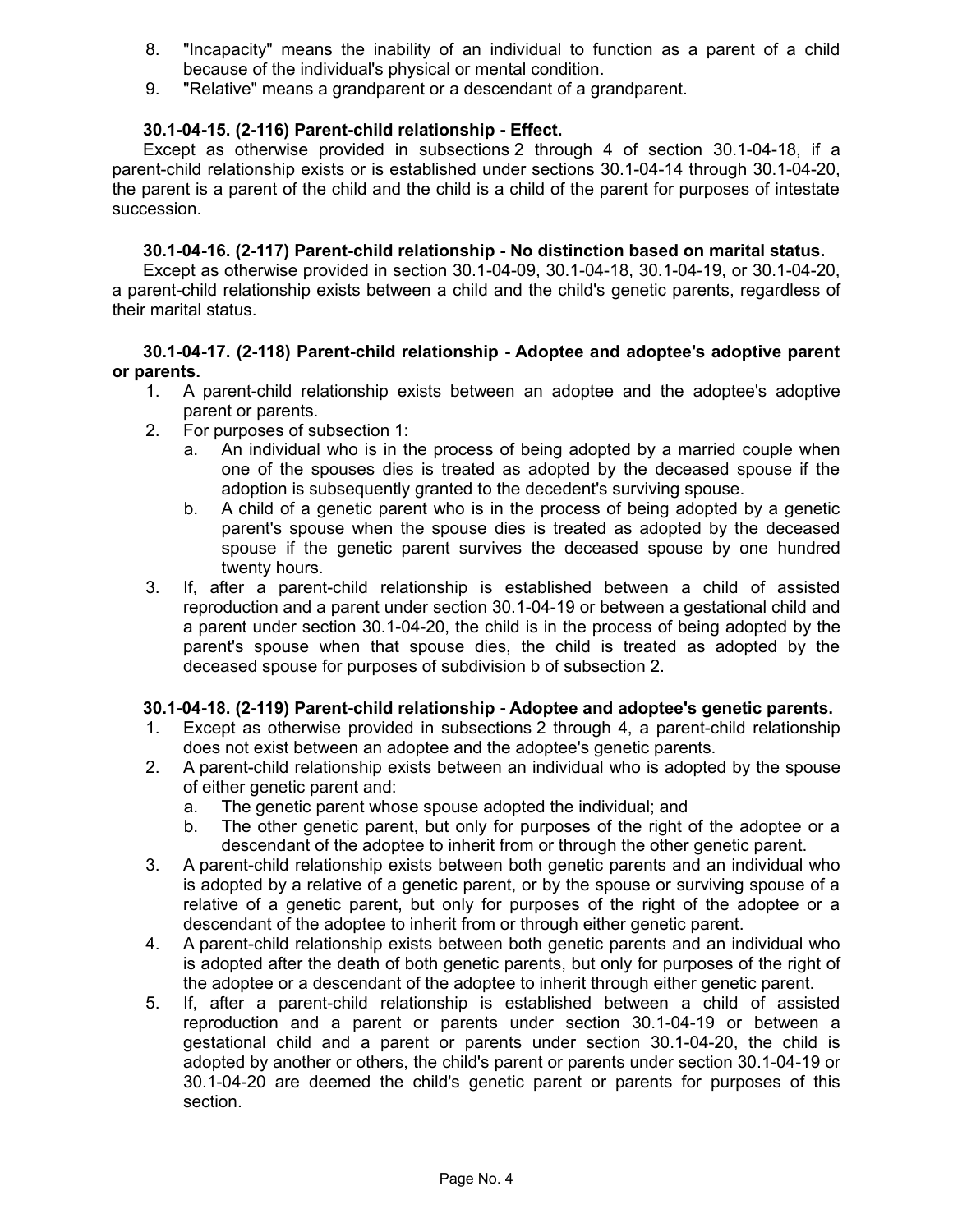# **30.1-04-19. (2-120) Parent-child relationship - Child conceived by assisted reproduction other than a child born to a gestational carrier.**

- 1. In this section:
	- a. "Birth mother" means a woman, other than a gestational carrier under section 30.1-04-20, who gives birth to a child of assisted reproduction. The term is not limited to a woman who is the child's genetic mother.
	- b. "Child of assisted reproduction" means a child conceived by means of assisted reproduction by a woman other than a gestational carrier under section 30.1-04-20.
	- c. "Third-party donor" means an individual who produces eggs or sperm used for assisted reproduction, whether or not for consideration. The term does not include a husband who provides sperm, or a wife who provides eggs, that are used for assisted reproduction by the wife; the birth mother of a child of assisted reproduction; or an individual who is determined under subsection 5 or 6 to have a parent-child relationship with a child of assisted reproduction.
- 2. A parent-child relationship does not exist between a child of assisted reproduction and a third-party donor.
- 3. A parent-child relationship exists between a child of assisted reproduction and the child's birth mother.
- 4. Except as otherwise provided in subsections 9 and 10, a parent-child relationship exists between a child of assisted reproduction and the husband of the child's birth mother if the husband provided the sperm that the birth mother used during his lifetime for assisted reproduction, and the husband is the genetic father of the child.
- 5. A birth certificate identifying an individual other than the birth mother as the other parent of a child of assisted reproduction presumptively establishes a parent-child relationship between the child and that individual.
- 6. Except as otherwise provided in subsections 7, 9, and 10, and unless a parent-child relationship is established under subsection 4 or 5, a parent-child relationship exists between a child of assisted reproduction and an individual other than the birth mother who consented to assisted reproduction by the birth mother with intent to be treated as the other parent of the child. Consent to assisted reproduction by the birth mother with intent to be treated as the other parent of the child is established if the individual:
	- a. Before or after the child's birth, signed a record that, considering all the facts and circumstances, evidences the individual's consent; or
	- b. In the absence of a signed record under subdivision a, functioned as a parent of the child no later than two years after the child's birth; intended to function as a parent of the child no later than two years after the child's birth but was prevented from carrying out that intent by death, incapacity, or other circumstances; or intended to be treated as a parent of a posthumously conceived child if that intent is established by clear and convincing evidence.
- 7. For purposes of subdivision a of subsection 6, neither an individual who signed a record more than two years after the birth of the child, nor a relative of that individual who is not also a relative of the birth mother, inherits from or through the child unless the individual functioned as a parent of the child before the child reached the age of majority.
- 8. For purposes of subdivision b of subsection 6, if the birth mother is married and no divorce proceedings are pending or if the birth mother is a surviving spouse and at her deceased spouse's death no divorce proceedings were then pending then, in the absence of clear and convincing evidence to the contrary, her spouse or deceased spouse is deemed to have satisfied subdivision b of subsection 6.
- 9. If a married couple are divorced before placement of eggs, sperm, or embryos, a child resulting from the assisted reproduction is not a child of the birth mother's former spouse, unless the former spouse consented in a record that if assisted reproduction were to occur after divorce, the child would be treated as the former spouse's child.
- 10. If, in a record, an individual withdraws consent to assisted reproduction before placement of eggs, sperm, or embryos, a child resulting from the assisted reproduction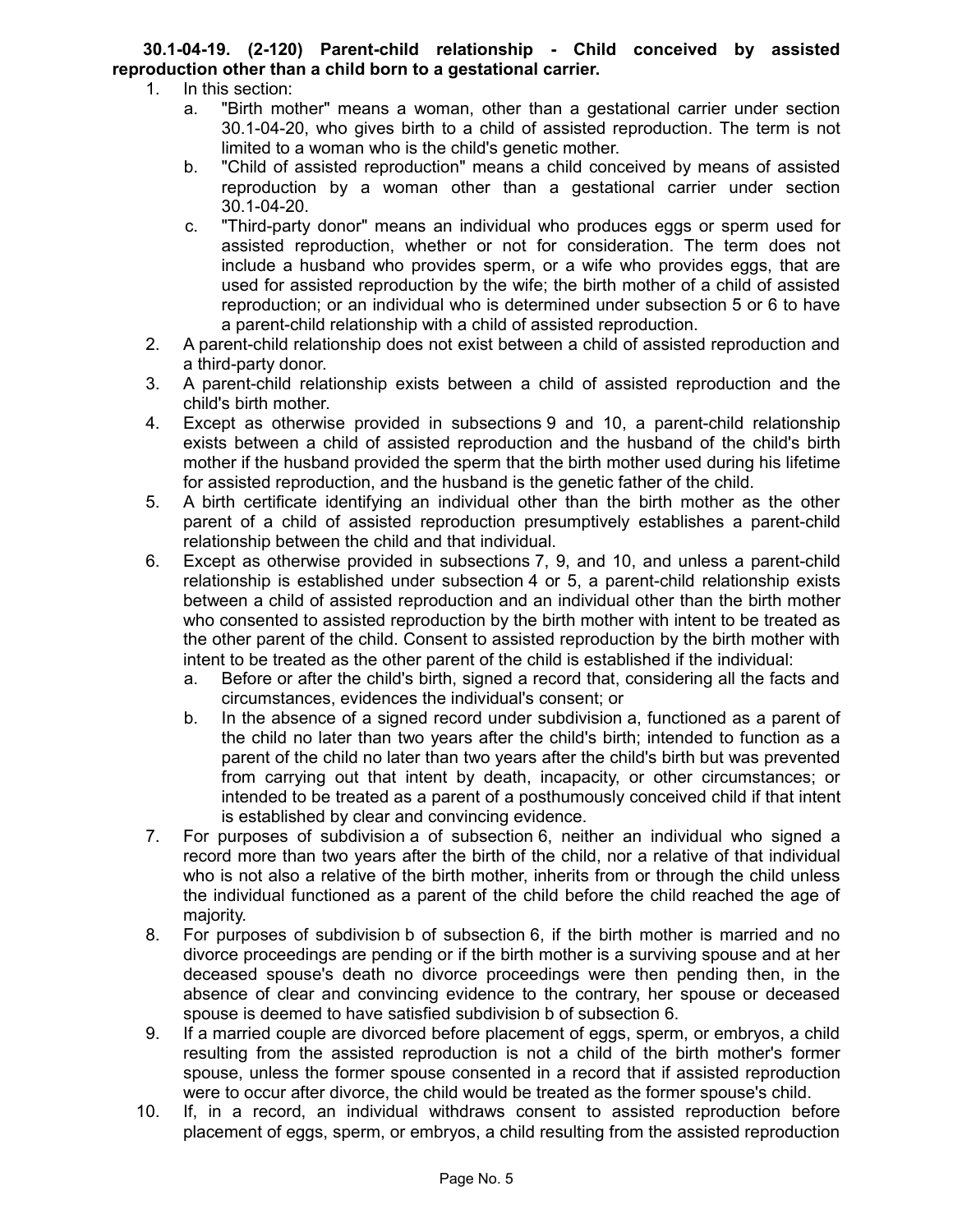is not a child of that individual, unless the individual subsequently satisfies the requirements of subsection 6.

11. If, under this section, an individual is a parent of a child of assisted reproduction who is conceived after the individual's death, the child is treated as in gestation at the individual's death for purposes of subdivision b of subsection 1 of section 30.1-04-04 if the child is in utero not later than thirty-six months after the individual's death; or born not later than forty-five months after the individual's death.

# **30.1-04-20. (2-121) Parent-child relationship - Child born to a gestational carrier.**

- 1. In this section:
	- a. "Gestational agreement" means an enforceable or unenforceable agreement for assisted reproduction in which a woman agrees to carry a child to birth for an intended parent, intended parents, or an individual described in subsection 5.
	- b. "Gestational carrier" means a woman who is not an intended parent and who gives birth to a child under a gestational agreement. The term is not limited to a woman who is the child's genetic mother.
	- c. "Gestational child" means a child born to a gestational carrier under a gestational agreement.
	- d. "Intended parent" means an individual who entered into a gestational agreement providing that the individual will be the parent of a child born to a gestational carrier by means of assisted reproduction. The term is not limited to an individual who has a genetic relationship with the child.
- 2. A parent-child relationship is conclusively established by a court order designating the parent or parents of a gestational child.
- 3. A parent-child relationship between a gestational child and the child's gestational carrier does not exist unless the gestational carrier is:
	- a. Designated as a parent of the child in a court order described in subsection 2; or
	- b. The child's genetic mother and a parent-child relationship does not exist with an individual other than the gestational carrier under this section.
- 4. In the absence of a court order under subsection 2, a parent-child relationship exists between a gestational child and an intended parent who:
	- a. Functioned as a parent of the child no later than two years after the child's birth; or
	- b. Died while the gestational carrier was pregnant if:
		- (1) There were two intended parents and the other intended parent survived the birth of the child and functioned as a parent of the child no later than two years after the child's birth;
		- (2) There were two intended parents, the other intended parent also died while the gestational carrier was pregnant, and a relative of either deceased intended parent or the spouse or surviving spouse of a relative of either deceased intended parent functioned as a parent of the child no later than two years after the child's birth; or
		- (3) There was no other intended parent and a relative of or the spouse or surviving spouse of a relative of the deceased intended parent functioned as a parent of the child no later than two years after the child's birth.
- 5. In the absence of a court order under subsection 2, a parent-child relationship exists between a gestational child and an individual whose sperm or eggs were used after the individual's death or incapacity to conceive a child under a gestational agreement entered into after the individual's death or incapacity if the individual intended to be treated as the parent of the child. The individual's intent can be shown by:
	- a. A record, signed by the individual that, considering all the facts and circumstances, evidences the individual's intent; or
	- b. Other facts and circumstances establishing the individual's intent by clear and convincing evidence.